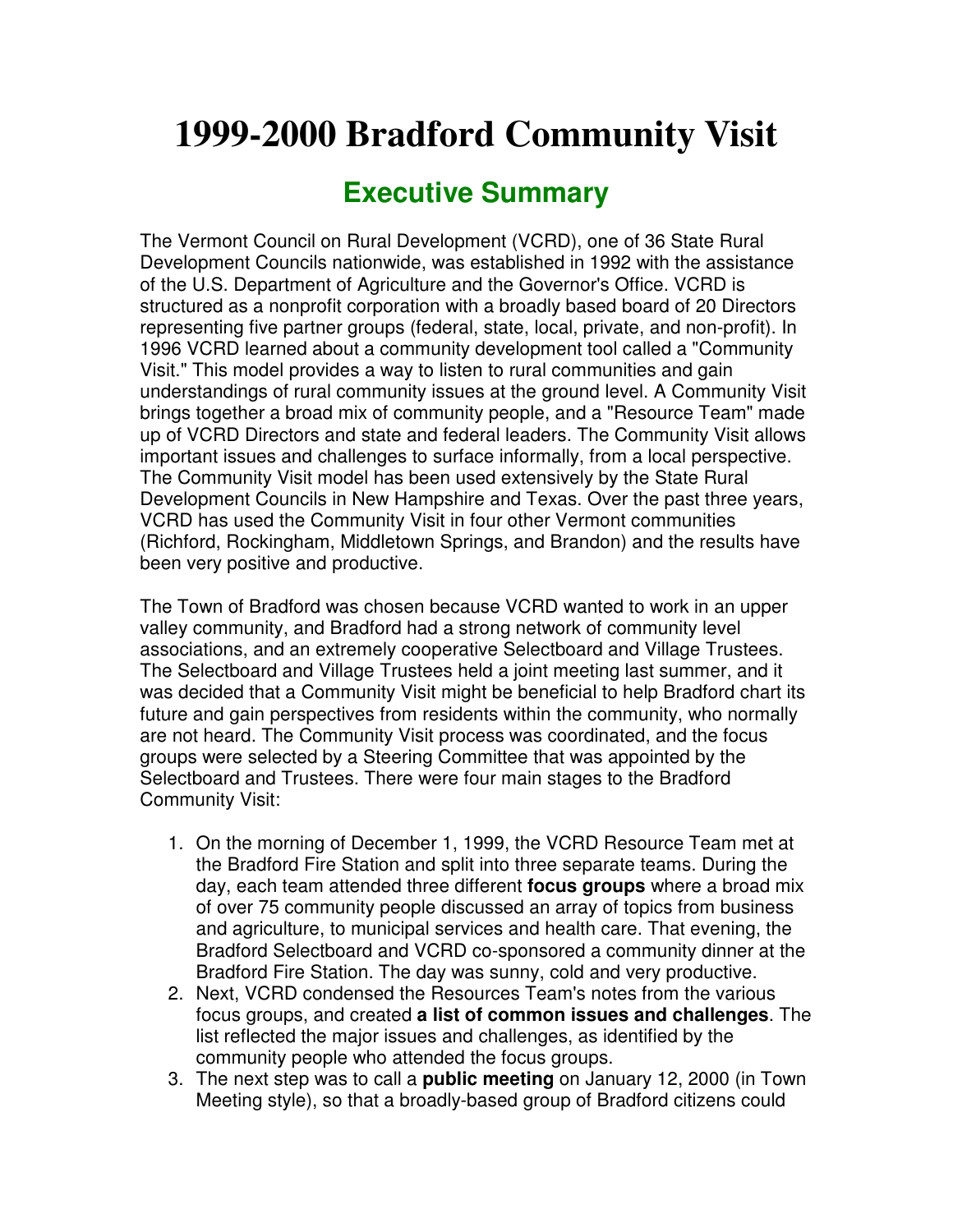prioritize the list of major issues and challenges. Over 50 people attended this public meeting and the list, of 16 major issues, was whittled down using a modified group voting process. First the list was reduced to ten major issues; then the group agreed on the **top five priority issues**. After the voting was complete, people were asked to sign-up for committees that would deal with each specific issue.

4. The prioritized list of issues and challenges was then distributed to VCRD's Resource Team to solicit their input, recommendations, ideas for funding sources, and specific contact people. These recommendations are included in Section 2 of this **Community Visit Final Report**. This report is meant to serve as a working document to help the various issue committees organize their respective strategic work plans and address the issues.

The Vermont Council on Rural Development is very pleased with the Bradford Community Visit process. VCRD is especially appreciative to the Resource Team members for freely sharing their time and creative ideas. Many thanks also go to the community citizens who participated in the various focus groups and at the public meeting. A special thanks goes to the Bradford Selectboard, Village Trustees, and Peter Richards, who served as the Selectboard / Trustee's liaison to the Community Visit process. The Bradford town officials believed in the process from the beginning and supported it throughout, which made all the difference. The Vermont Council on Rural Development wishes the Town of Bradford all the best in its continuing efforts to create a prosperous and sustainable future.

## **Top Ten Issues**

- 1. **Town / Village Merger Issue** Continue to explore the need to merge into one community to realize the financial benefits from combining services. Many folks still believe that what happens in the village happens in the town as well. More public information / education is needed if this matter is ever put up for vote again.
- 2. **Village Revitalization and Image Issue** Promote Bradford's strengths (geographic location, caring community, historical buildings/architectural assets, good school system, golf course, etc.) to help keep <sup>3</sup>bedroom commuters² and citizens from seeking goods and services elsewhere. Develop a strategy to improve physical attractiveness in the Village, capitalize on views and historic structures.
- 3. **Community Center Issue** Continue efforts to create a Community Center in Bradford. Explore how a Community Center project could be used for multiple purposes. The Senior Center needs more space for community meals and other activities, and teens and other groups also need access to community space.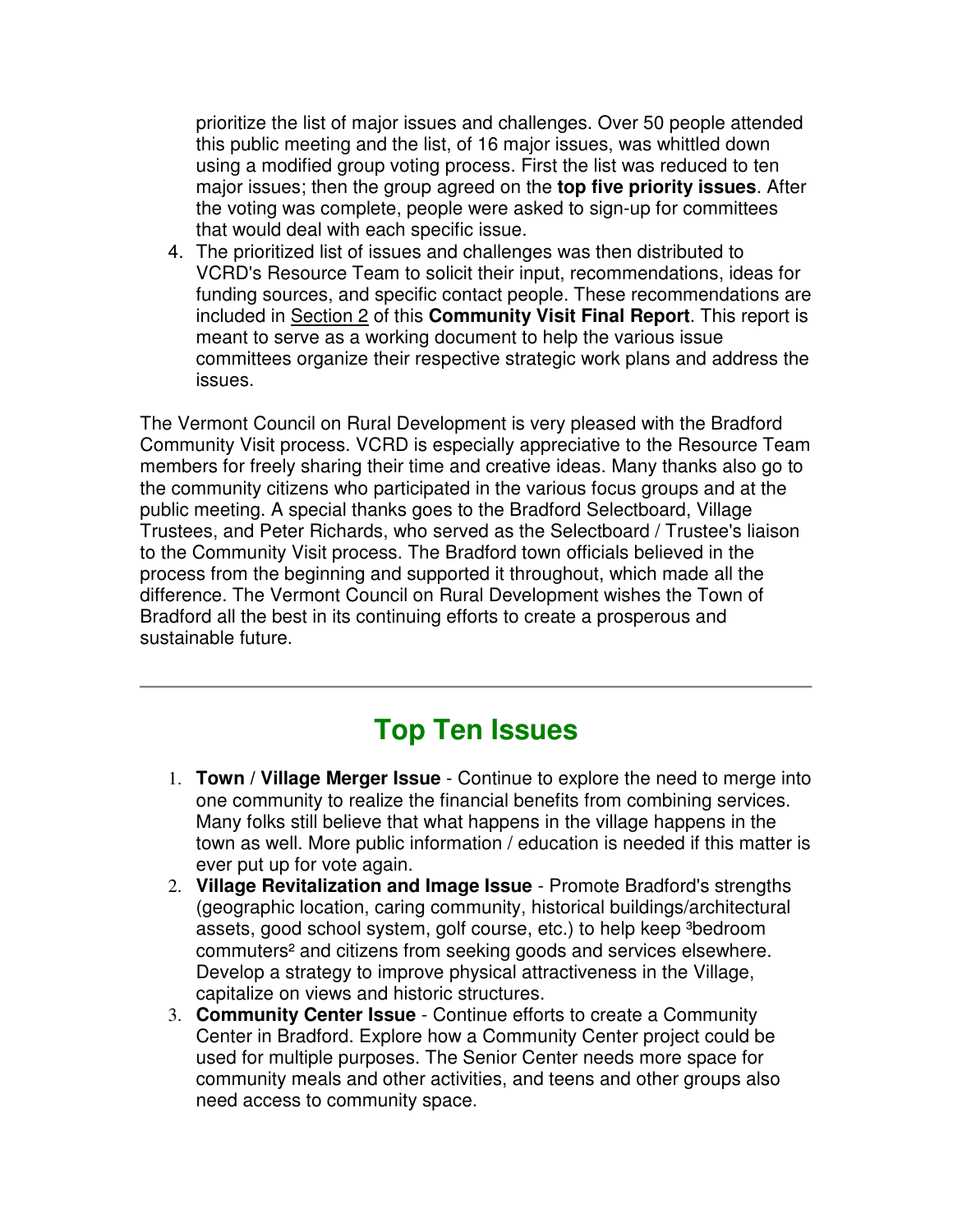- 4. **Rental Housing Issue** Improve quality of rental housing especially units that are currently sub-standard, improve landlord / tenant relations and educate tenants about their rights and available housing programs.
- 5. **Agricultural Issue** Need less regulations to reduce burden on small farms. Need to create financial incentives for farmers to keep their land in agricultural uses. Need to improve opportunities for agricultural related courses at the high school level.
- 6. **Municipal Water and Sewer Issue** Explore how these services are being provided and who pays. Explore benefits of sewer line extensions to other areas of town and to the industrial park. What is existing plant capacity, need to plan for future needs.
- 7. **Employment/Business Development Issue** Clean up the pollution concern at the industrial park and recruit businesses to move into the area as well as other locations in Bradford.
- 8. **Healthcare Issue** Need to recruit and retain doctors and dentists on a long-term basis in Bradford.
- 9. **Youth Activities Issue** Need to provide activities for pre-teen children after school and during the summer months.
- 10. **Senior Housing Issue** Need to provide expanded housing opportunities for elderly housing.

## **Resource Team List**

Bruce Bender, Chief Policy Analyst VT Agency of Transportation

Don Bourdon, Special Projects Coor. Two Rivers-Ottauquechee Reg Planning

Dan Bramley, Research Assistant Center for Rural Studies 207 Morrill Hall UVM Julie Brown, Community Dev. Spec. VT Dept. of Economic Development

Hal Cohen, Executive Director Central VT Community Action Council

Bill Cormany, Senior Policy Analyst VT Dept. of Employment & Training

Wayne Fawbush, Executive Director Vermont Sustainable Jobs Fund